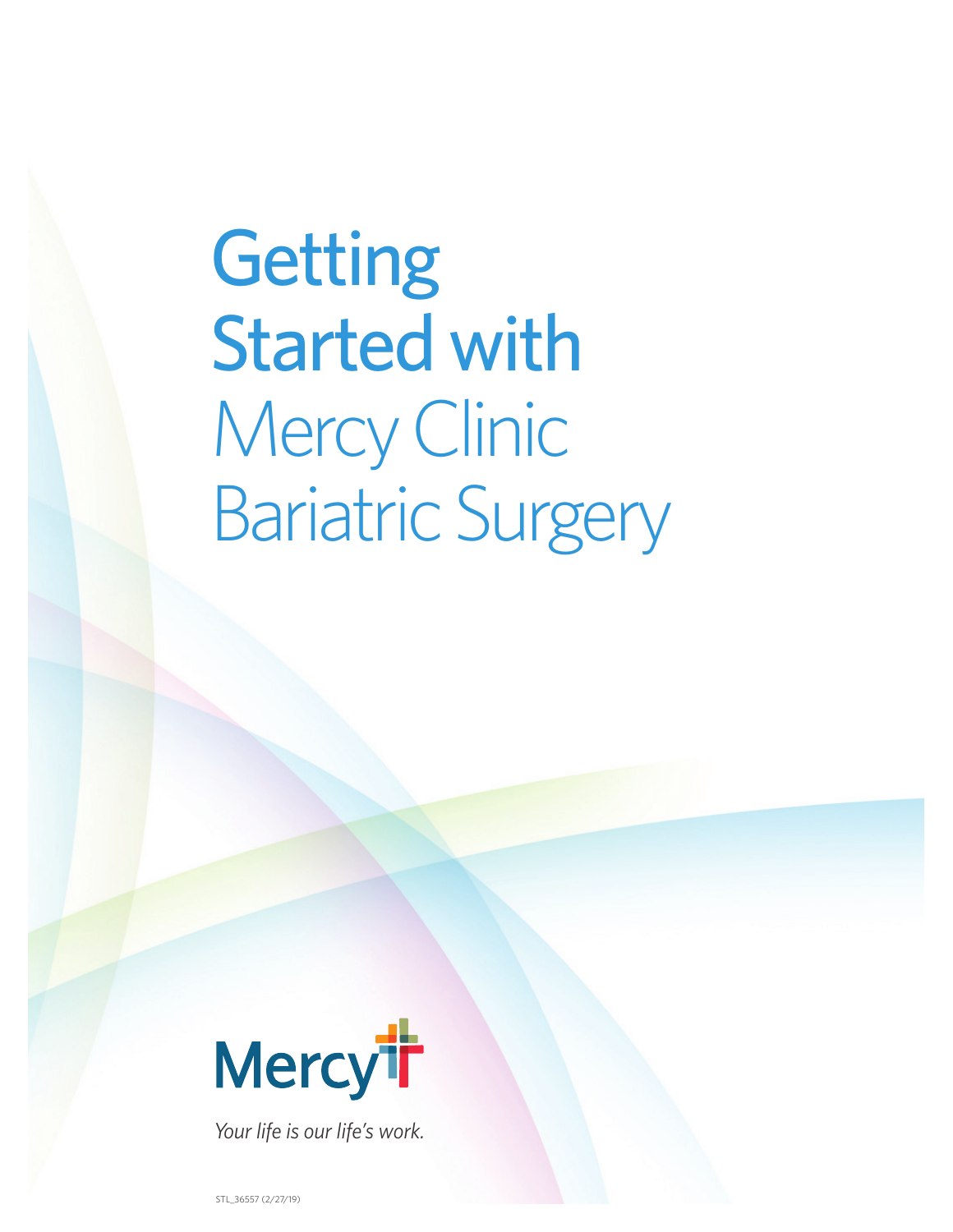# **Mercy Bariatric Center**

# **Requirements to Initiate Consultation**

**1. Carefully read entire contents of packet**

#### **2. Check for insurance coverage for the procedure with your carrier**

- Please include a copy of the front and back of your insurance card(s) with the returned materials.
- Our nurse coordinator can assist you with this process if you have questions. We also have information on finance options and institutions that can help provide this service if needed.

#### **3. Completely fill out the Patient History/Profile Section**

#### **4. Obtain a referral letter from Primary Care Physician**

• To include height, weight, BMI, health problems, previous weight loss attempts, etc. (form included in packet)

#### **5. Sign the Medical Release Form**

• Make sure to provide the name and address of your primary care physician. We will need this to communicate with your primary care physician and expedite your care.

#### **6. Obtain all pertinent health records** *for the last three to five years* **(depending on insurance requirement) from your primary care physician and other treating physicians**

- Please *mail* them with your packet or ask the doctor's office to *fax* them to *314.251.7249.*
- If you have had any of the following tests, please include results-EKG, stress test, sleep study, MRI, CT scan.
- Include Operative notes (from previous abdominal surgeries)
- Make every effort to get all the records you can the information contained in them can make the difference in the eyes of your insurance company!

#### **7. Return the completed paperwork to our office in St. Louis, MO**

- Mail to: 621 S. New Ballas Rd., Tower B, Suite 7011B, St. Louis, MO 63141 OR send by fax: 314.251.7249
- We then review your information and schedule your initial evaluation appointment with our bariatric surgeon.
- Include copy of the FRONT and BACK of your insurance card(s).

#### **8. Make sure your information is labeled with your full name and date of birth**

- Make a copy of you completed packet, keep the copy for yourself and send or bring us the original.
- While the criteria are designed to be applied to all patients, we do consider each patient as an individual and we will evaluate you in this way.

**Please give our office a call if you have any questions: 314.251.6840.** We will be glad to answer your questions and assist you by coordinating your care as you prepare for weight loss surgery.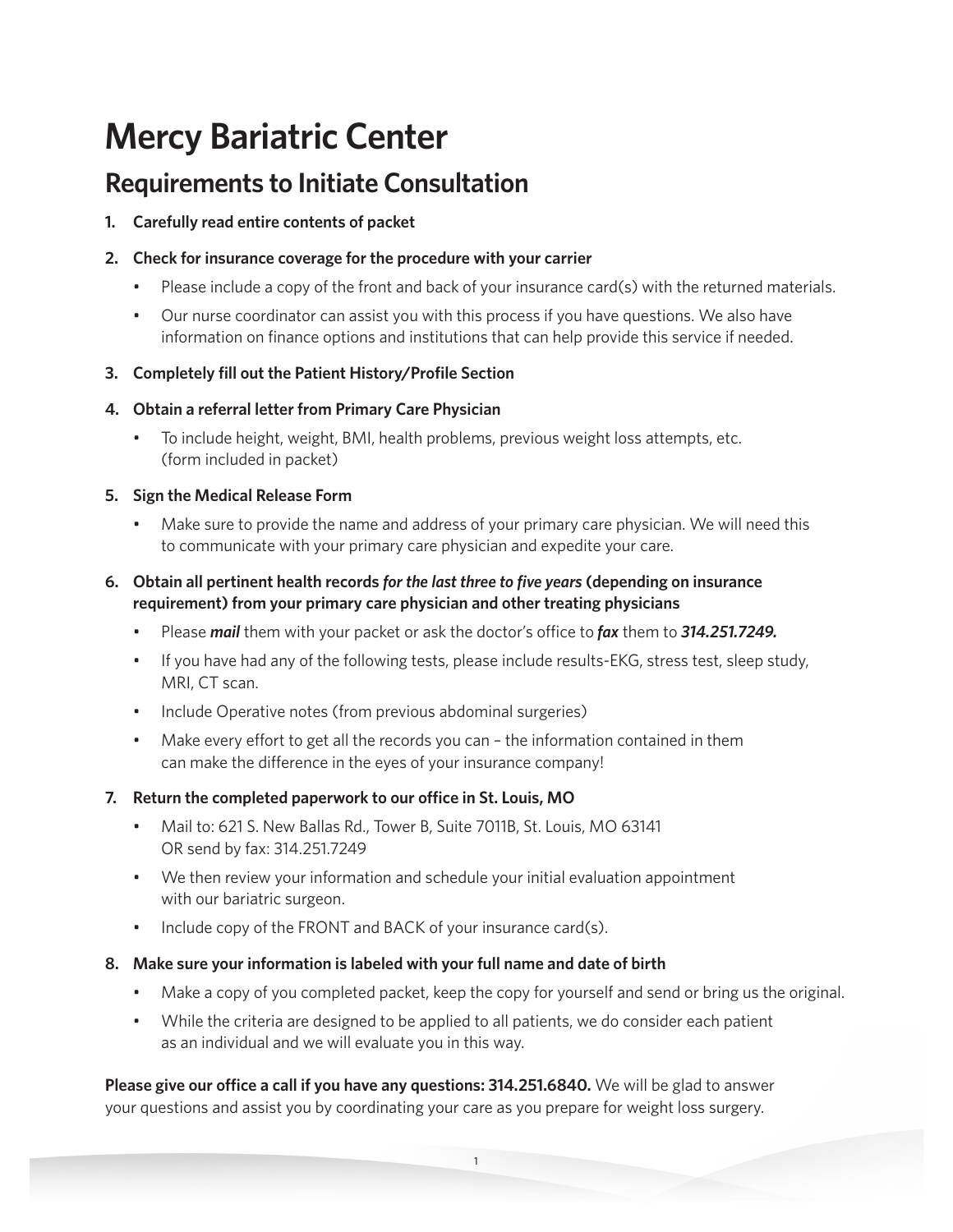# **Patient Registration**

| Last                                                      | First | <u>and the state</u><br>Middle |  |
|-----------------------------------------------------------|-------|--------------------------------|--|
| Sex: M Or F Marital Status: S M D W X (Please Circle One) |       |                                |  |
|                                                           |       |                                |  |
|                                                           |       |                                |  |
|                                                           |       |                                |  |
|                                                           |       |                                |  |
|                                                           |       |                                |  |
|                                                           |       |                                |  |
|                                                           |       |                                |  |
|                                                           |       |                                |  |
|                                                           |       |                                |  |
|                                                           |       |                                |  |
|                                                           |       |                                |  |
|                                                           |       |                                |  |
|                                                           |       |                                |  |
|                                                           |       |                                |  |
|                                                           |       |                                |  |
|                                                           |       |                                |  |
|                                                           |       |                                |  |
|                                                           |       |                                |  |
|                                                           |       |                                |  |
|                                                           |       |                                |  |
|                                                           |       |                                |  |
|                                                           |       |                                |  |
|                                                           |       |                                |  |
|                                                           |       |                                |  |
|                                                           |       |                                |  |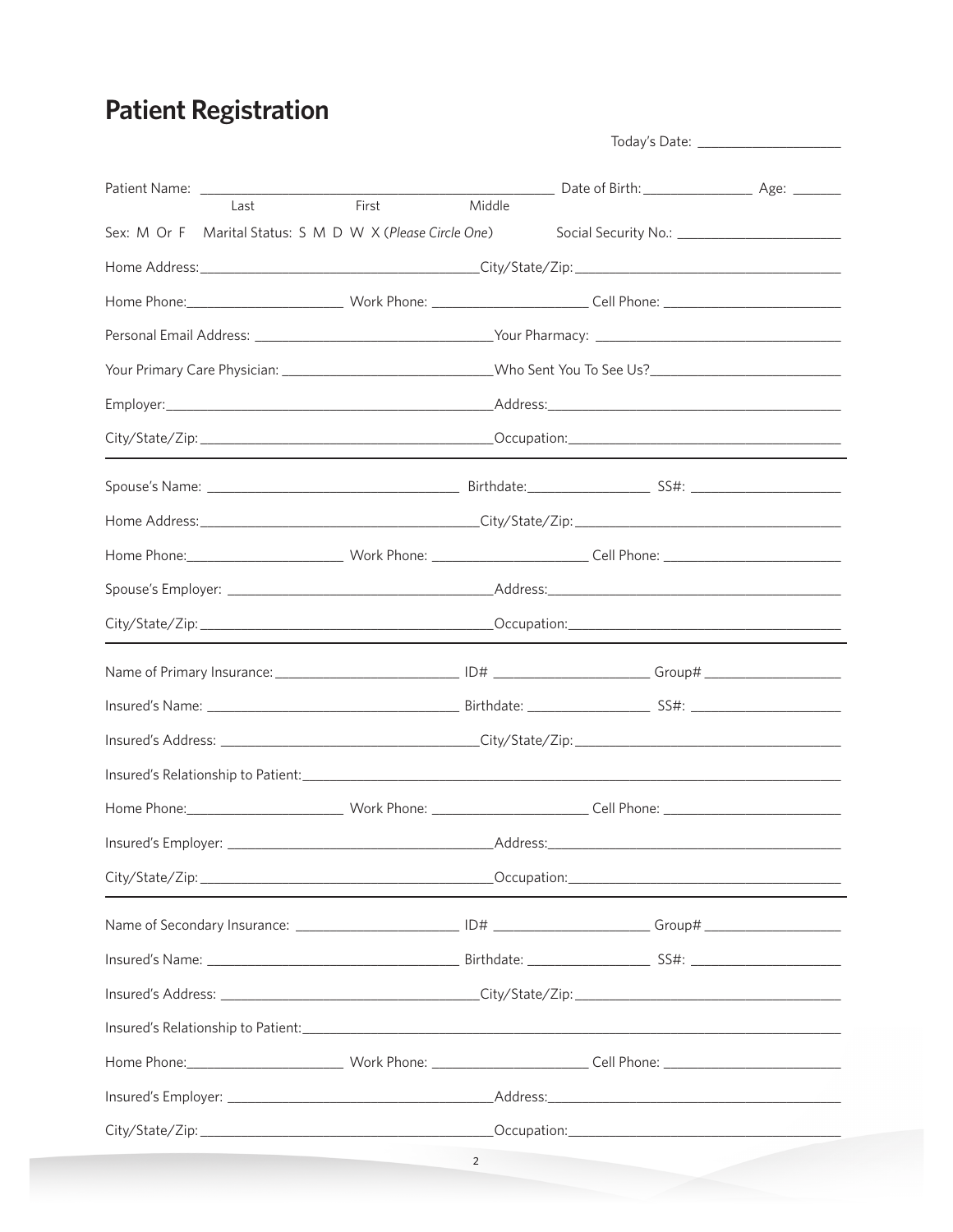# PHI Communication Form

#### **Patient Identification**

|                                                                                                                      |                                                                                               | Date of Birth: <u>______________________________</u> |
|----------------------------------------------------------------------------------------------------------------------|-----------------------------------------------------------------------------------------------|------------------------------------------------------|
|                                                                                                                      |                                                                                               | Last 4 digits of SSN: _________________________      |
| <u> 1989 - Andrea Santa Andrea Andrea Andrea Andrea Andrea Andrea Andrea Andrea Andrea Andrea Andrea Andrea Andr</u> |                                                                                               |                                                      |
| of my care or treatment to the person(s) specified below.                                                            | Authorized person(s) to receive <b>verbal</b> information regarding the above patient's care: |                                                      |
| <b>Printed Name</b>                                                                                                  | Relationship to Patient                                                                       | Telephone                                            |
| <b>Printed Name</b>                                                                                                  | Relationship to Patient                                                                       | Telephone                                            |
| <b>Printed Name</b>                                                                                                  | Relationship to Patient                                                                       | Telephone                                            |

**Note: This form does not give the above referenced persons permission to make health care decisions for the patient or entitle them to paper or electronic copies of the patient's medical record.**

Mercy will not release paper or electronic copies of your medical record to any one including those listed above unless an *Authorization for Use and Disclosure of Protected Health Information* form is completed or Mercy is already permitted by law to do so.

#### **Mercy may still speak to other persons not listed on this form about your care if otherwise permitted by law.**

I understand I may revoke this authorization at any time and Mercy will cease discussing my Protected Health Information with the above person(s) upon receipt, unless otherwise relied upon or if Mercy is not otherwise required by law to share information with the above person(s).

| Patient or Legal Personal Representative: ________ |                     | Date: Date: |
|----------------------------------------------------|---------------------|-------------|
|                                                    | Signature           |             |
|                                                    |                     |             |
|                                                    | <b>Printed Name</b> |             |
|                                                    |                     |             |
|                                                    |                     |             |
|                                                    |                     |             |
| Patient Name:                                      |                     |             |
|                                                    |                     |             |

MRN#:

Date of Birth:

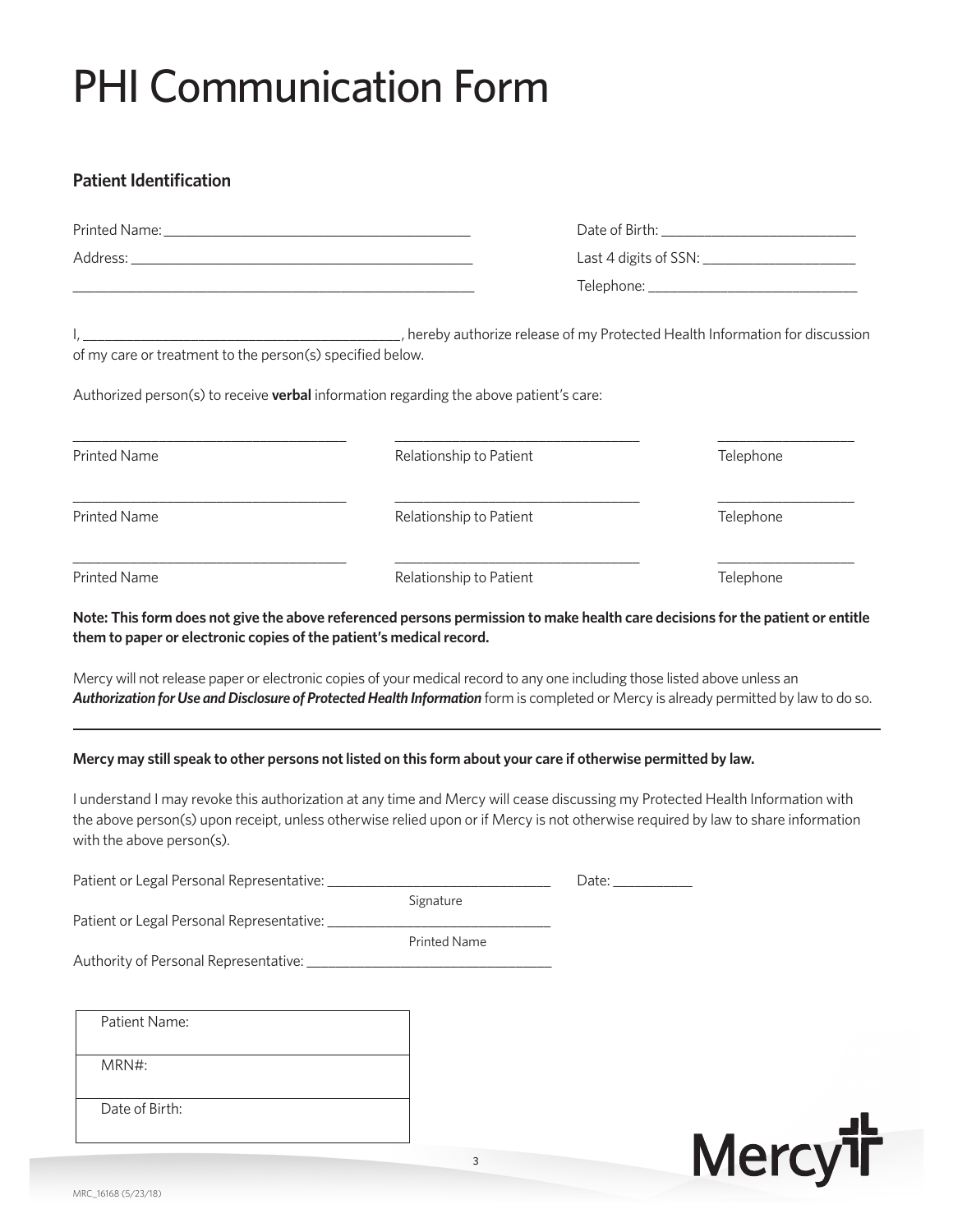# **Confidential Medical History Form – Please Print** *(Page 1 of 4)*

| Pati<br>$-1$<br>ີ່ | - |  |
|--------------------|---|--|
|                    |   |  |

PAST MEDICAL HISTORY: Please list any medical conditions you have or had ((i.e. High Blood Pressure, Diabetes, Heart Condition, etc.)

| ٠. |  |
|----|--|
| 2. |  |
| 3. |  |
| 4. |  |
| 5. |  |

(If more lines are needed, please continue on the back.)

#### **PAST SURGICAL HISTORY:**

|                    | <b>SURGERY</b> | <b>YEAR</b> |               | <b>SURGERY</b> | <b>YEAR</b> |
|--------------------|----------------|-------------|---------------|----------------|-------------|
| . .                |                |             | ь.            |                |             |
| ⌒<br><u>L.</u>     |                |             | $\prime\cdot$ |                |             |
| ⌒<br>، ب           |                |             | 8.            |                |             |
| 4.                 |                |             | 9.            |                |             |
| -<br>∽<br><u>.</u> |                |             | 10.           |                |             |

(If more lines are needed, please continue on the back.)

#### **DO YOU HAVE ANY IMPLANTED MEDICAL DEVICES?**

□ Pacemaker □ Portacath □ Orthopedic Hardware □ Lens *(cataract)* 

Other (explain): \_\_\_\_\_\_\_\_\_\_\_\_\_\_\_\_\_\_\_\_\_\_\_\_\_\_\_\_\_\_\_\_\_\_\_\_\_\_\_\_\_\_\_\_\_\_\_\_\_\_\_\_\_\_\_\_\_\_\_\_\_\_\_\_\_\_\_\_

#### **MEDICATIONS YOU ARE TAKING:** Include over-the-counter, aspirin, herbals, etc.

|         | <b>DRUG NAME</b> | DOSE/MG. | <b>HOW OFTEN</b> |
|---------|------------------|----------|------------------|
| ┓<br>ι. |                  |          |                  |
| 2.      |                  |          |                  |
| 3.      |                  |          |                  |
| 4.      |                  |          |                  |
| 5.      |                  |          |                  |
| 6.      |                  |          |                  |
| 7.      |                  |          |                  |
| 8.      |                  |          |                  |
| 9.      |                  |          |                  |
| 10.     |                  |          |                  |

(If more lines are needed, please continue on the back.)

ARE YOU ALLERGIC TO LATEX? □ YES □ NO Reaction: \_\_\_\_\_\_\_\_\_\_\_\_\_\_\_\_\_\_\_\_\_\_\_\_\_\_\_\_\_\_\_\_

#### **ANY PROBLEMS WITH ANESTHESIA?** \_\_\_\_\_\_\_\_\_\_\_\_\_\_\_\_\_\_\_\_\_\_\_\_\_\_\_\_\_\_\_\_\_\_\_\_\_\_\_\_\_\_\_\_\_\_\_\_\_\_\_\_\_\_\_\_\_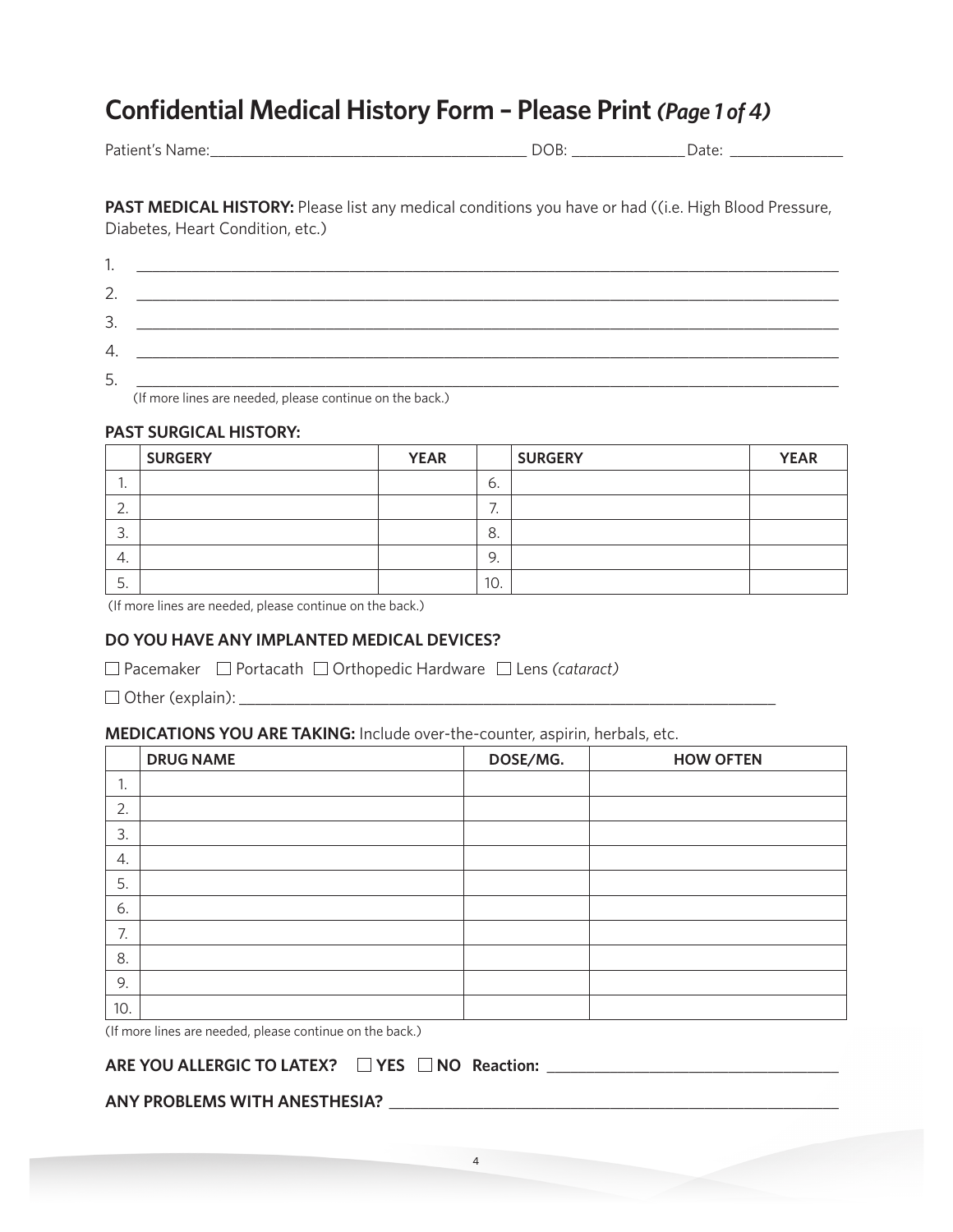# **Confidential Medical History Form – Please Print** *(Page 2 of 4)*

| ARE YOU ALLERGIC TO ANY MEDICATIONS? The YES (List below)                                                                   | $\Box$ NO                                                                                                                                 |
|-----------------------------------------------------------------------------------------------------------------------------|-------------------------------------------------------------------------------------------------------------------------------------------|
| Drug/Agent                                                                                                                  | <b>Type of Reaction</b>                                                                                                                   |
| 1.<br><u> 1990 - Johann Stoff, deutscher Stoff, der Stoff, der Stoff, der Stoff, der Stoff, der Stoff, der Stoff, der S</u> |                                                                                                                                           |
| 2.                                                                                                                          |                                                                                                                                           |
| 3.                                                                                                                          | ,我们也不能在这里的时候,我们也不能在这里的时候,我们也不能会在这里的时候,我们也不能会在这里的时候,我们也不能会在这里的时候,我们也不能会在这里的时候,我们也                                                          |
| 4.                                                                                                                          | ,我们也不能在这里的时候,我们也不能在这里的时候,我们也不能会不能会不能会不能会不能会不能会不能会不能会。<br>第2012章 我们的时候,我们的时候,我们的时候,我们的时候,我们的时候,我们的时候,我们的时候,我们的时候,我们的时候,我们的时候,我们的时候,我们的时候,我 |
| 5.                                                                                                                          | <u> 1989 - Johann Stoff, Amerikaansk politiker († 1908)</u>                                                                               |
| (If more lines are needed, please continue on the back.)                                                                    |                                                                                                                                           |
| <b>SOCIAL HISTORY:</b>                                                                                                      |                                                                                                                                           |
|                                                                                                                             |                                                                                                                                           |
|                                                                                                                             |                                                                                                                                           |
|                                                                                                                             |                                                                                                                                           |
|                                                                                                                             |                                                                                                                                           |
|                                                                                                                             |                                                                                                                                           |
|                                                                                                                             |                                                                                                                                           |
| Do you drink beer, liquor, or wine? ________________________ How many glasses per week? __________________                  |                                                                                                                                           |
|                                                                                                                             |                                                                                                                                           |
|                                                                                                                             |                                                                                                                                           |
|                                                                                                                             |                                                                                                                                           |
| Do you wear (circle all that apply) Glasses Contacts Dentures Hearing Aides                                                 |                                                                                                                                           |
|                                                                                                                             |                                                                                                                                           |
|                                                                                                                             |                                                                                                                                           |
| FAMILY HEALTH HISTORY: Please indicate relatives who have or had this disease.                                              |                                                                                                                                           |
|                                                                                                                             |                                                                                                                                           |
|                                                                                                                             |                                                                                                                                           |
|                                                                                                                             |                                                                                                                                           |
|                                                                                                                             |                                                                                                                                           |
|                                                                                                                             |                                                                                                                                           |
|                                                                                                                             |                                                                                                                                           |
|                                                                                                                             |                                                                                                                                           |

5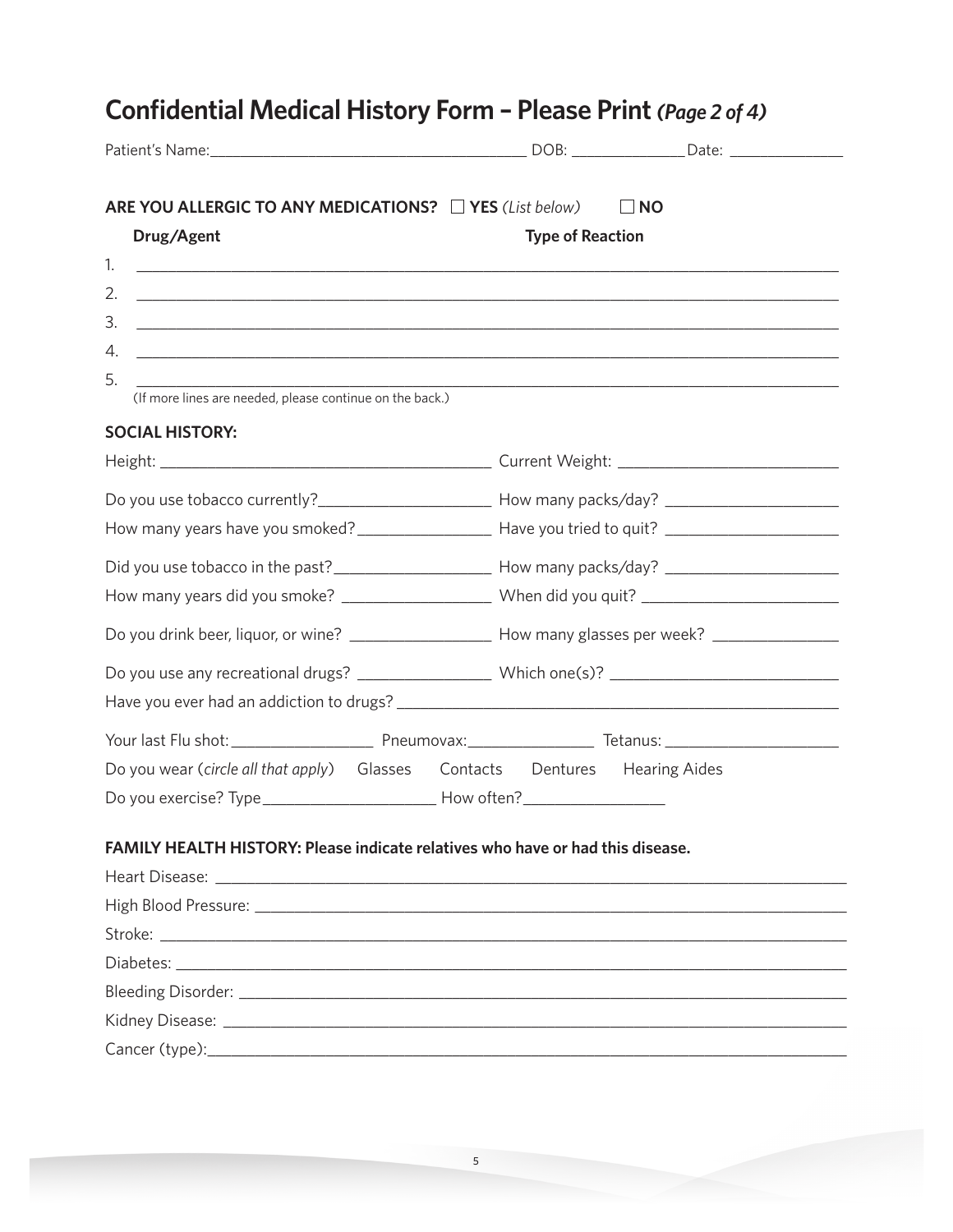### **Confidential Medical History Form – Please Print** *(Page 3 of 4)*

Patient's Name:\_\_\_\_\_\_\_\_\_\_\_\_\_\_\_\_\_\_\_\_\_\_\_\_\_\_\_\_\_\_\_\_\_\_\_\_\_\_\_\_\_\_ DOB: \_\_\_\_\_\_\_\_\_\_\_\_\_\_\_Date:

 $\overline{\phantom{a}}$ 

**REVIEW OF SYSTEMS: Please mark any of the following conditions you have now or have had in the past.**

| <b>SKIN CONDITIONS:</b>                                                |                            |                                                       |  |  |  |
|------------------------------------------------------------------------|----------------------------|-------------------------------------------------------|--|--|--|
| Rashes                                                                 | $\Box$ Itching             |                                                       |  |  |  |
| $\Box$ Other (explain):                                                |                            |                                                       |  |  |  |
| Have you ever had MRSA infection: □ Yes □ No When?                     |                            |                                                       |  |  |  |
|                                                                        |                            |                                                       |  |  |  |
| <b>CONSTITUTIONAL:</b><br>$\Box$ Fevers                                | $\Box$ Chills              |                                                       |  |  |  |
|                                                                        |                            | $\Box$ Unexpected weight change<br>$\square$ Weakness |  |  |  |
| $\Box$ Malaise/Fatigue                                                 | $\Box$ Diaphoresis         |                                                       |  |  |  |
| Other (explain):                                                       |                            |                                                       |  |  |  |
| <b>HENT:</b>                                                           |                            |                                                       |  |  |  |
| Headaches                                                              | $\Box$ Hearing Loss        | Tinnitus/Ringing in ears                              |  |  |  |
| Ear Pain                                                               | $\square$ Ear Discharge    | Nosebleeds                                            |  |  |  |
| Congestion                                                             | □ Stridor/Wheezing         | $\Box$ Sore Throat                                    |  |  |  |
| $\Box$ Other (explain):                                                |                            |                                                       |  |  |  |
| EYE:                                                                   |                            |                                                       |  |  |  |
| <b>Blurred Vision</b>                                                  | □ Double Vision            | Photophobia/Sensitivity to Light                      |  |  |  |
| $\square$ Eye Pain                                                     | $\Box$ Eye Discharge       | Eye Redness                                           |  |  |  |
| Other (explain):                                                       |                            |                                                       |  |  |  |
|                                                                        |                            |                                                       |  |  |  |
| <b>CARDIOVASCULAR:</b>                                                 |                            |                                                       |  |  |  |
| $\square$ Chest Pain/Angina                                            | $\Box$ Palpitations        | Orthopnea/Difficult breathing lying down              |  |  |  |
| Claudication/Leg Cramping                                              | $\Box$ Leg Swelling        | <b>JPND</b>                                           |  |  |  |
| $\Box$ Other (explain):                                                |                            |                                                       |  |  |  |
| Have you been diagnosed with High Blood Pressure: $\Box$ Yes $\Box$ No |                            |                                                       |  |  |  |
| Have you seen a Cardiologist: □ Yes □ No                               |                            |                                                       |  |  |  |
| Ever have a abnormal EKG? $\Box$ Yes $\Box$ No                         |                            |                                                       |  |  |  |
| Other heart test? $\Box$ Yes $\Box$ No                                 | Type of Test:              |                                                       |  |  |  |
| Do you take heart medication: $\Box$ Yes $\Box$ No                     |                            |                                                       |  |  |  |
| RESPIRATORY/BREATHING PROBLEMS                                         |                            |                                                       |  |  |  |
| $\Box$ Cough                                                           | □ Hemoptysis/Bloody Sputum | Sputum Production                                     |  |  |  |
| Shortness of Breath<br>$\Box$ Wheezing<br>History of Asthma            |                            |                                                       |  |  |  |
| $\Box$ Other (explain):                                                |                            |                                                       |  |  |  |
| Ever been diagnosed with COPD or Emphysema? □ Yes □ No                 |                            |                                                       |  |  |  |
| Recent lung test or studies: $\Box$ Yes $\Box$ No<br>Test done:        |                            |                                                       |  |  |  |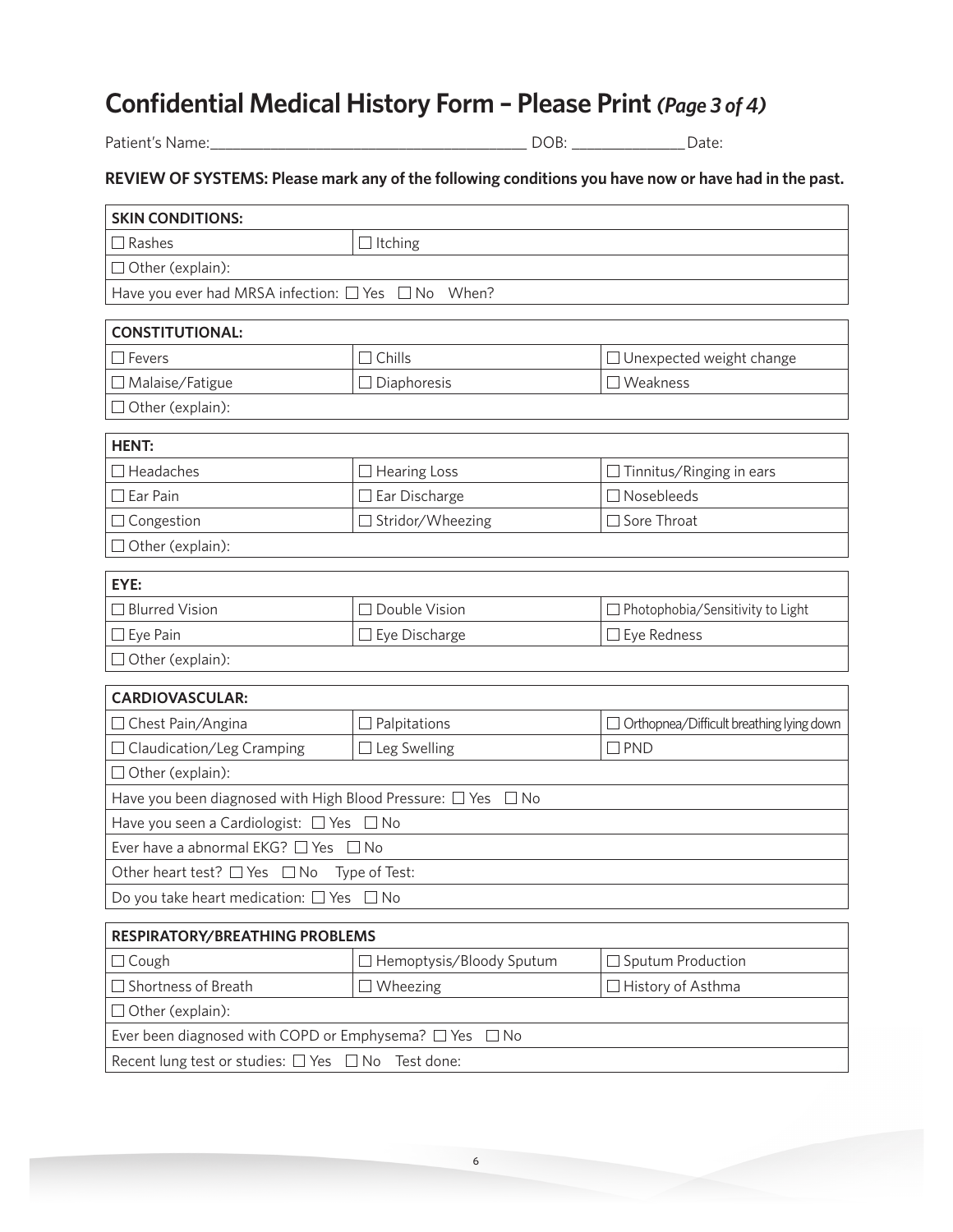# **Confidential Medical History Form – Please Print** *(Page 4 of 4)*

| Patient's Name: |  |
|-----------------|--|
|                 |  |

Patient's Name:\_\_\_\_\_\_\_\_\_\_\_\_\_\_\_\_\_\_\_\_\_\_\_\_\_\_\_\_\_\_\_\_\_\_\_\_\_\_\_\_\_\_ DOB: \_\_\_\_\_\_\_\_\_\_\_\_\_\_\_Date: \_\_\_\_\_\_\_\_\_\_\_\_\_\_

| GASTROINTESTINAL PROBLEMS: Ever been told you have a:              |                                                                                         |                               |  |  |  |
|--------------------------------------------------------------------|-----------------------------------------------------------------------------------------|-------------------------------|--|--|--|
| $\Box$ Hiatal Hernia                                               | □ Gastric Ulcer                                                                         | $\Box$ H-Pylori               |  |  |  |
| $\Box$ Heartburn                                                   | □ GERD (Gastroesophageal Reflux)                                                        | □ Abdominal Pain              |  |  |  |
| Nausea                                                             | $\Box$ Vomiting                                                                         | $\Box$ Diarrhea               |  |  |  |
| $\Box$ Constipation                                                | □ Blood in Stools                                                                       | □ Melena/Tarry Stools         |  |  |  |
| $\Box$ Other (explain):                                            |                                                                                         |                               |  |  |  |
| When were you told?                                                |                                                                                         |                               |  |  |  |
|                                                                    | Have you ever had an esophagogastroduodenoscopy (EGD)? $\Box$ Yes $\Box$ No             |                               |  |  |  |
| Have you ever had a Upper GI Xray test (UGI)? $\Box$ Yes $\Box$ No |                                                                                         |                               |  |  |  |
| What did they show?                                                |                                                                                         |                               |  |  |  |
| If you have heartburn or reflux, how many times a week?            |                                                                                         |                               |  |  |  |
|                                                                    | Do you take medication for any of the above? $\Box$ Yes $\Box$ No Over the Counter Med: |                               |  |  |  |
|                                                                    |                                                                                         |                               |  |  |  |
| <b>GENITOURINARY PROBLEMS:</b>                                     |                                                                                         |                               |  |  |  |
| $\Box$ Dysuria/Painful Urination                                   | $\Box$ Urgency                                                                          | $\Box$ Frequency              |  |  |  |
| □ Hematuria/Bloody Urine                                           | $\exists$ Flank Pain                                                                    | $\Box$ Incontinence           |  |  |  |
| Other (explain):                                                   |                                                                                         |                               |  |  |  |
| MUSCULOSKELETAL (BONE/JOINT) PROBLEMS:                             |                                                                                         |                               |  |  |  |
| □ Myalgias/Muscle Pain                                             | □ Neck Pain                                                                             | <b>Back Pain</b>              |  |  |  |
| □ Arthralgias/Joint Pain                                           | $\Box$ Falls                                                                            | $\Box$ Fibromyalgia           |  |  |  |
| Other (explain):                                                   |                                                                                         |                               |  |  |  |
|                                                                    |                                                                                         |                               |  |  |  |
| ENDO/HEME/ALLERGY                                                  |                                                                                         |                               |  |  |  |
| $\Box$ Bruise/Bleed Easily                                         | Environmental Allergies                                                                 | □ History of DVT (blood clot) |  |  |  |
| □ Polydipsia/Excessive Thirst                                      | □ History of Pulmonary Emoboli                                                          | □ History of Anemia           |  |  |  |
| $\Box$ Other (explain):                                            |                                                                                         |                               |  |  |  |
| Ever been diagnosed with Diabetes? $\Box$ Yes $\Box$ No            |                                                                                         |                               |  |  |  |
| Last Hgb A1C?                                                      | Result?                                                                                 |                               |  |  |  |
| Medication for Diabetes: □ Insulin □ Oral Medication               | □ Diet Only                                                                             |                               |  |  |  |
| <b>NEUROLOGICAL:</b>                                               |                                                                                         |                               |  |  |  |
| $\square$ Dizziness                                                | $\Box$ Tingling                                                                         | Tremors                       |  |  |  |
| Sensory Change                                                     | $\Box$ Speech Change                                                                    | $\square$ Focal Weakness      |  |  |  |
| □ LOC/Loss of Consciousness                                        | $\Box$ TIA                                                                              |                               |  |  |  |
| $\Box$ Other (explain):                                            |                                                                                         |                               |  |  |  |
|                                                                    |                                                                                         |                               |  |  |  |
| PSYCHIATRIC/EMOTIONAL PROBLEMS:                                    |                                                                                         |                               |  |  |  |
| Depression                                                         | Suicidal Ideas                                                                          | Substance Abuse               |  |  |  |
| $\Box$ Hallucinations                                              | $\Box$ Nervous/Anxious                                                                  | $\Box$ Insomnia               |  |  |  |
| Memory Loss                                                        | $\Box$ Other (explain)                                                                  |                               |  |  |  |

#### **PLEASE LIST ANY PROBLEM /CONDITION YOU HAVE OR HAD THAT WAS NOT ALREADY MENTIONED:** \_\_\_\_\_\_\_\_\_\_\_\_\_\_\_\_\_\_\_\_\_\_\_\_\_\_\_\_\_\_\_\_\_\_\_\_\_\_\_\_\_\_\_\_\_\_\_\_\_\_\_\_\_\_\_\_\_\_\_\_\_\_\_\_\_\_\_\_\_\_\_\_\_\_\_\_\_\_\_\_\_\_\_\_\_\_\_\_\_\_\_\_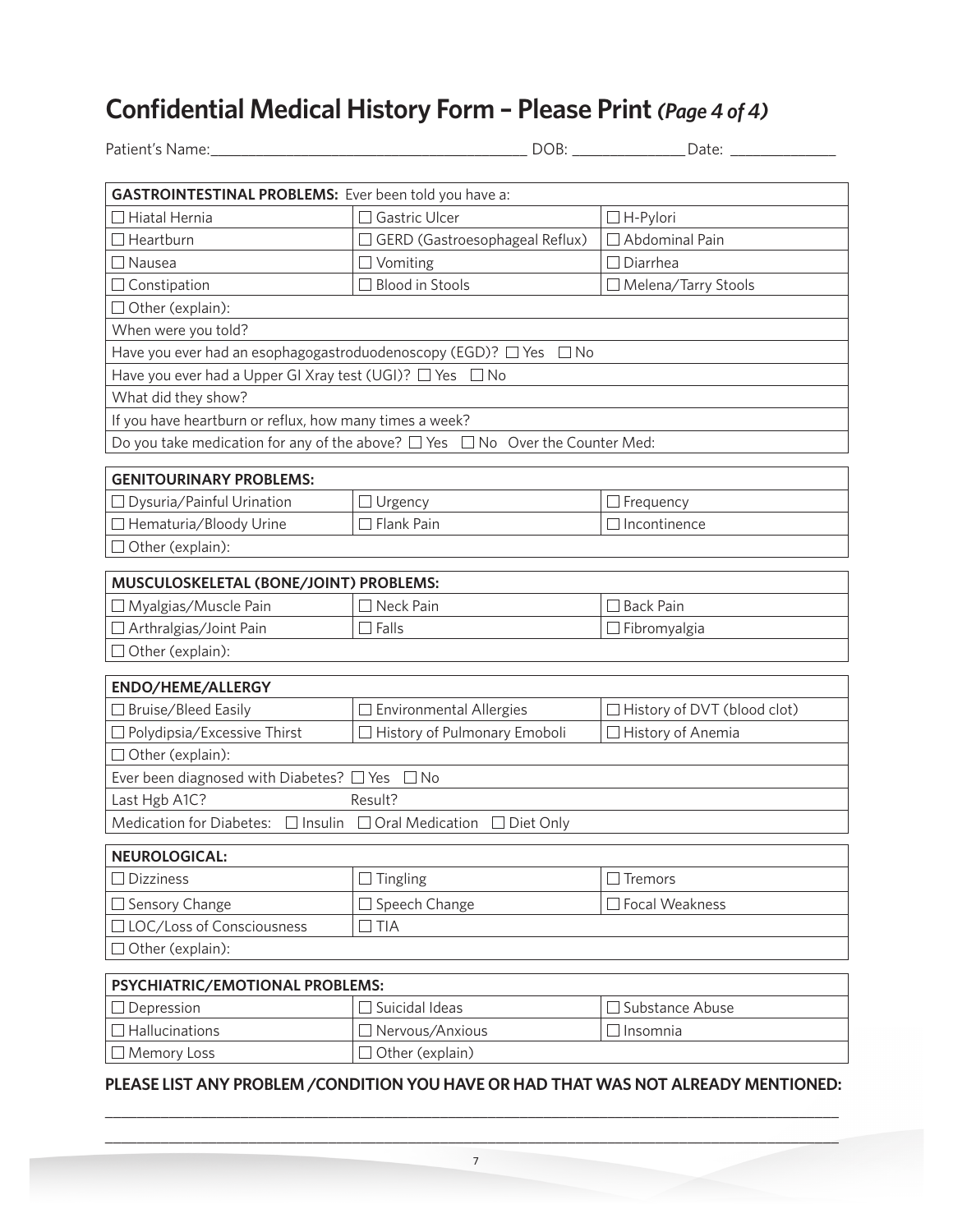# **Weight Information**

| Current Weight: _________________ Max. Weight: _______________ Lowest Adult Weight: ______________<br>BMI: ____________________________ |                                                                                  |  |  |
|-----------------------------------------------------------------------------------------------------------------------------------------|----------------------------------------------------------------------------------|--|--|
|                                                                                                                                         |                                                                                  |  |  |
|                                                                                                                                         |                                                                                  |  |  |
|                                                                                                                                         |                                                                                  |  |  |
|                                                                                                                                         | ,我们也不能在这里的时候,我们也不能在这里的时候,我们也不能会在这里的时候,我们也不能会在这里的时候,我们也不能会在这里的时候,我们也不能会在这里的时候,我们也 |  |  |
| ,我们也不能在这里的,我们也不能在这里的时候,我们也不能不能不能不能不能不能不能不能不能不能不能不能不能不能。""我们的是我们的,我们也不能不能不能不能不能不能                                                        |                                                                                  |  |  |
|                                                                                                                                         |                                                                                  |  |  |

#### **Medication Prescribed by a Physician for Weight Loss**

Medications may be listed as both generic and name brand. Check the one prescribed to you.

\_\_\_\_\_\_\_\_\_\_\_\_\_\_\_\_\_\_\_\_\_\_\_\_\_\_\_\_\_\_\_\_\_\_\_\_\_\_\_\_\_\_\_\_\_\_\_\_\_\_\_\_\_\_\_\_\_\_\_\_\_\_\_\_\_\_\_\_\_\_\_\_\_\_\_\_\_\_\_\_\_\_\_\_\_\_\_\_

| $\Box$ Acutrim               | $\Box$ Meridia     | Tenuate<br>$\blacksquare$ |
|------------------------------|--------------------|---------------------------|
| $\Box$ Adipex-P              | $\Box$ Obalan      | $\square$ Xenical         |
| $\Box$ Anorex                | $\Box$ Orlistat    | $\Box$ Stacker 2          |
| $\Box$ Dexatrim              | $\Box$ Phentermine | $\Box$ Coritslim          |
| $\Box$ Dexfenfluramine       | $\Box$ Phentrol    | $\Box$ Ephedrine          |
| $\Box$ Didrex                | $\Box$ Pondimin    | $\Box$ Relacore           |
| $\Box$ Fastin                | $\Box$ Redux       | $\Box$ Other:             |
| $\Box$ Fenfluramine (FenFEN) | $\Box$ Sanorex     |                           |
| $\Box$ Lonamin               | Tepanol<br>$\Box$  |                           |
| $\Box$ Mazanor               | Topamax            |                           |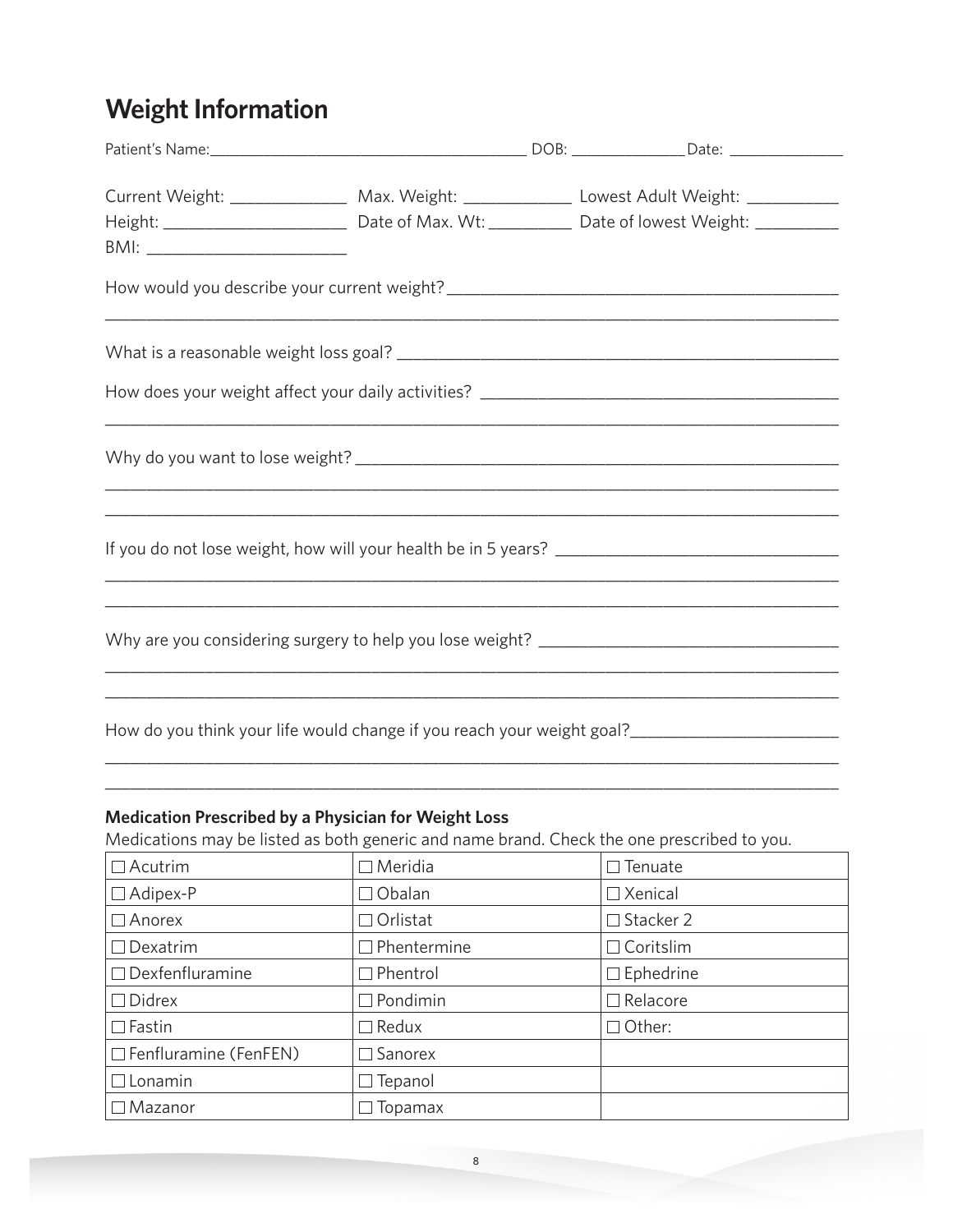# **Weight Loss History**

Patient's Name:\_\_\_\_\_\_\_\_\_\_\_\_\_\_\_\_\_\_\_\_\_\_\_\_\_\_\_\_\_\_\_\_\_\_\_\_\_\_\_\_\_\_ DOB: \_\_\_\_\_\_\_\_\_\_\_\_\_\_\_Date: \_\_\_\_\_\_\_\_\_\_\_\_\_\_\_

Most insurance companies require documented evidence of previous weight loss attempts, so it is very important that you complete this in detail.

| <b>Method</b>                  | <b>Ages</b> | <b>Times Tried</b> | <b>Weight Lost</b> | <b>Comments/Weight Regain</b> |
|--------------------------------|-------------|--------------------|--------------------|-------------------------------|
| Surgery                        |             |                    |                    |                               |
| Weight Watchers                |             |                    |                    |                               |
| Nutri-System                   |             |                    |                    |                               |
| Jenny Craig                    |             |                    |                    |                               |
| Dietitian                      |             |                    |                    |                               |
| Slim Fast                      |             |                    |                    |                               |
| Liquid Diet (opti or medifast) |             |                    |                    |                               |
| <b>Atkins</b>                  |             |                    |                    |                               |
| Starvation                     |             |                    |                    |                               |
| <b>Behavior Modification</b>   |             |                    |                    |                               |
| Psychotherapy                  |             |                    |                    |                               |
| Hypnosis                       |             |                    |                    |                               |
| Diet Books                     |             |                    |                    |                               |
| <b>Calorie Counting</b>        |             |                    |                    |                               |
| <b>TOPS</b>                    |             |                    |                    |                               |
| <b>Richard Simmons</b>         |             |                    |                    |                               |
| Overeaters Anonymous           |             |                    |                    |                               |
| Herbal Life                    |             |                    |                    |                               |
| <b>First Place</b>             |             |                    |                    |                               |
| LA Weight Loss                 |             |                    |                    |                               |
| Cabbage Soup Diet              |             |                    |                    |                               |
| Mayo Clinic Diet               |             |                    |                    |                               |
| Scarsdale Diet                 |             |                    |                    |                               |
| South Beach Diet               |             |                    |                    |                               |
| Sugar Buster                   |             |                    |                    |                               |
| High Carbohydrate, Low Fat     |             |                    |                    |                               |
| Other (please describe)        |             |                    |                    |                               |
|                                |             |                    |                    |                               |
|                                |             |                    |                    |                               |
|                                |             |                    |                    |                               |
|                                |             |                    |                    |                               |
|                                |             |                    |                    |                               |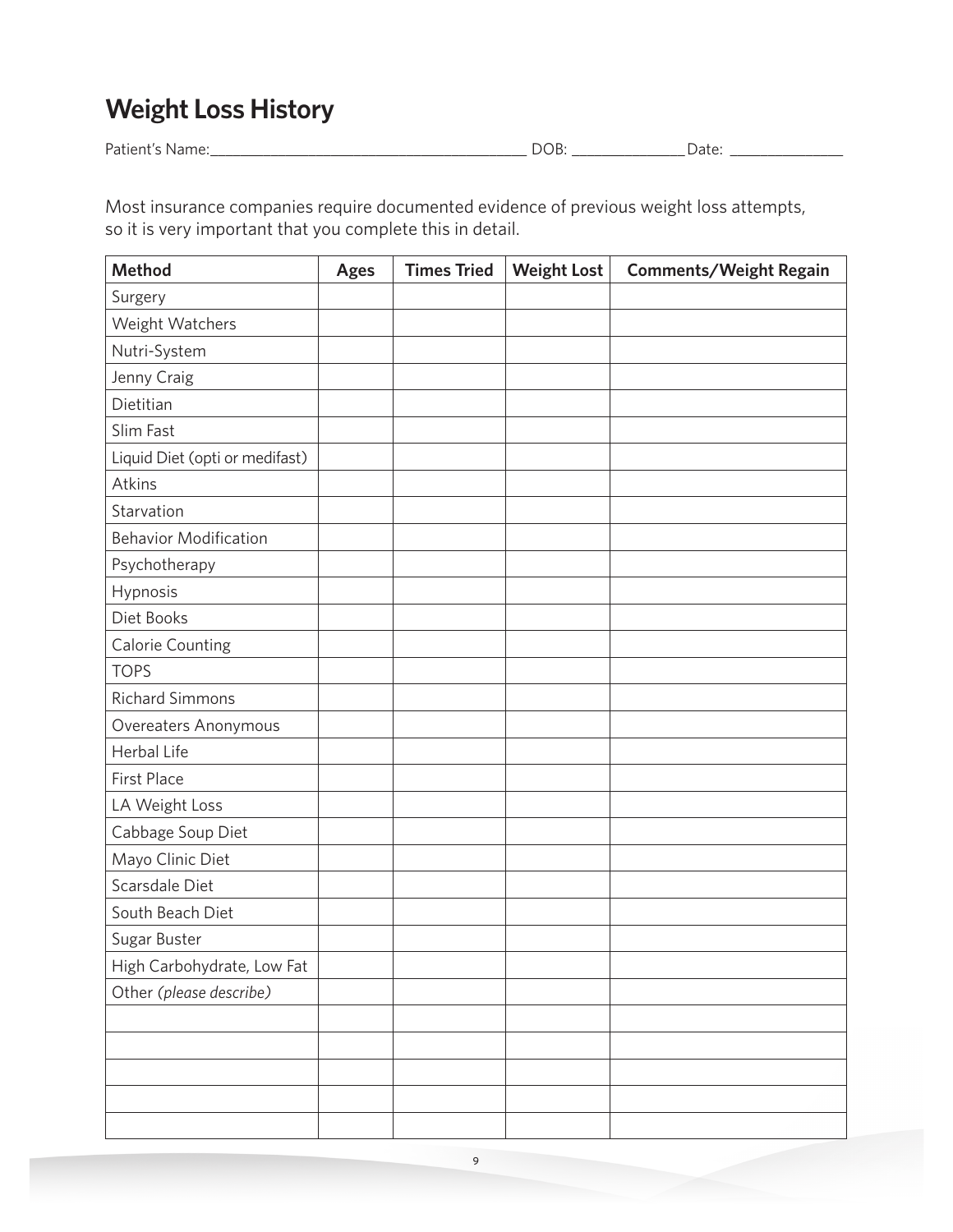| Patie<br>- 11<br>$\mathbf{v}$<br>ப | -<br>- | $\sim$ |  |
|------------------------------------|--------|--------|--|
|------------------------------------|--------|--------|--|

#### **HAVE YOU HAD ANY RECENT TESTING** *(within past year)***:**

| <b>TYPE</b>                       | <b>WHEN</b> | <b>WHERE</b> |
|-----------------------------------|-------------|--------------|
| Blood work                        |             |              |
| <b>EKG</b>                        |             |              |
| Echocardiogram (Heart Ultrasound) |             |              |
| X-rays/CT Scans                   |             |              |
| Carotid (neck) Doppler/Ultrasound |             |              |
| Leg Doppler/Ultrasound            |             |              |
| MRI or MRA                        |             |              |

### **Sleep History**

How likely are you to doze off or fall asleep in the following situations? This refers to your usual way of life in recent times. Even if you have not done some of these things recently, try to work out how they would have affected you. Please fill out the box below.

- $0 =$  would never doze  $2 =$  moderate chance of dozing
- $1 =$  slight chance of dozing  $3 =$  high chance of dozing
- 

|                                                                  | Ω | $\mathcal{P}$ |  |
|------------------------------------------------------------------|---|---------------|--|
| Sitting and reading                                              |   |               |  |
| Watching TV                                                      |   |               |  |
| Sitting, inactive in a public place (a theater, or in a meeting) |   |               |  |
| As a passenger in a car for an hour without a break              |   |               |  |
| Lying down to rest in the afternoon when circumstances permit    |   |               |  |
| Sitting and talking to someone                                   |   |               |  |
| Sitting quietly after lunch without alcohol                      |   |               |  |
| In a car, while stopped for a few minutes in traffic             |   |               |  |

| Have you had a Sleep Study in the past? $\Box$ Yes $\Box$ No Date done: |
|-------------------------------------------------------------------------|
| Have you been diagnosed with Sleep Apnea: $\Box$ Yes $\Box$ No          |
| Do you use a CPAP or BiPAP? $\Box$ Yes $\Box$ No Setting:               |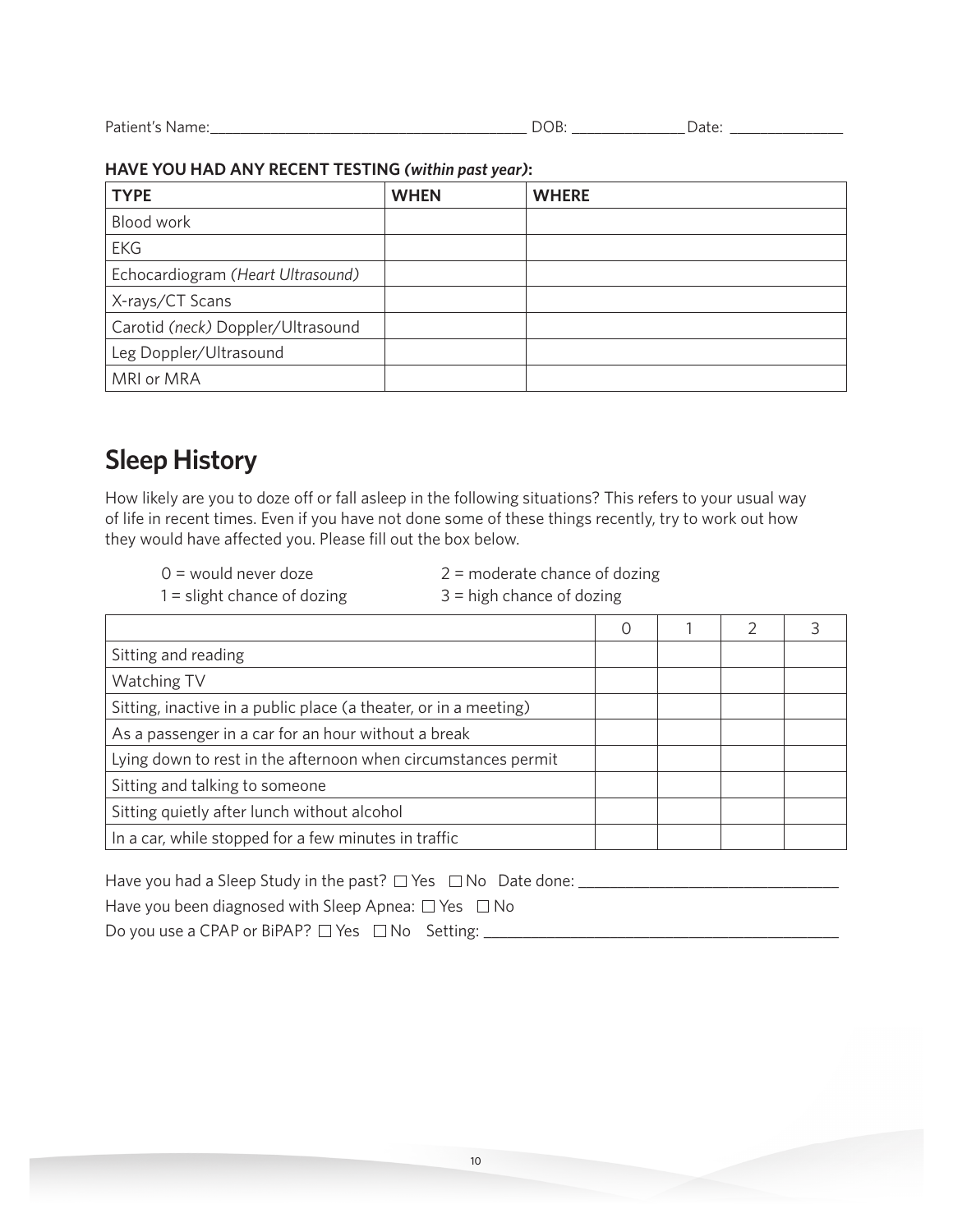**Mercy Hospital Mercy Hospital Date & Time Received:** 

#### St. Louis, Missouri

#### **AUTHORIZATION FOR RELEASE OF MEDICAL RECORD INFORMATION**

*I HEREBY GRANT MY PERMISSION FOR RELEASE OF MEDICAL INFORMATION FOR A PERIOD OF (3-5) THREE-FIVE YEARS FROM THE DATE OF MY SIGNATURE BELOW RELATING TO MY CARE FROM AND TO THE FOLLOWING PARTIES:*

| <b>TO: Mercy Clinic Bariatric Surgery</b>     | <b>FROM:</b> |            |
|-----------------------------------------------|--------------|------------|
| <b>Matthew Lange, DO</b>                      |              |            |
| 621 S. New Ballas Rd.   Tower B   Suite 7011B |              |            |
| <b>St. Louis, MO 63141</b>                    |              |            |
| Phone #: 314.251.6840                         |              | Phone #:   |
| Fax #: 314,251,7249                           |              | Fax $\#$ : |

The purpose of this Authorization for Release of Information is to provide continuity of my health care, for processing insurance claims or to meet another specific desire of mine. THIS INFORMATION MAY include treatment or rehabilitation of DRUG AND/OR ALCOHOL ABUSE, PSYCHIATRIC, PSYCHOLOGICAL, AIDS AND/OR HIV TESTING OR GENETIC TESTING INFORMATION if they do occur.

#### **PLEASE PRINT**

| Patient's Legal Name: |       |                    |      |  |
|-----------------------|-------|--------------------|------|--|
| Date of Birth:        |       | Social Security #: |      |  |
| Patient's Address:    | Citv: | State:             | /in' |  |

**I specify that this authorization for release of medical record information include the following:**

| $\Box$ Final Diagnosis      | $\Box$ X-ray Reports      | $\Box$ Physician Orders      |
|-----------------------------|---------------------------|------------------------------|
| $\Box$ Discharge Summary    | $\Box$ Laboratory Reports | □ Emergency Room Record/Date |
| $\Box$ History/Physical     | $\Box$ ekg                | $\Box$ ENTIRE RECORD         |
| $\Box$ Consultation Reports | $\Box$ Pathology          | □ Other                      |
| $\Box$ Operative Reports    | $\Box$ Progress Notes     |                              |

#### *I UNDERSTAND THE FOLLOWING:*

- Authorization may be withdrawn in writing at any time.
- Recipients of my information are forbidden from re-disclosure without my specific authorization.
- A facsimile may be utilized with the same effectiveness as the original.

I also give permission for my health care team to communicate and share information regarding my health.

Signature of Person Authorizing Release: \_\_\_\_\_\_\_\_\_\_\_\_\_\_\_\_\_\_\_\_\_\_\_\_\_\_\_\_\_\_\_\_\_\_\_\_\_\_\_\_\_\_\_\_\_\_\_\_\_ Date Signed:\_\_\_\_\_\_\_\_\_\_\_\_\_\_\_\_\_

Withness Signature: etc. and the state of the state of the state of the Signed:

**If the above signature is not that of the patient, explanation will be provided below and documentary evidence of guardianship may be required to accompany this authorization:**

\_\_\_\_\_\_\_\_\_\_\_\_\_\_\_\_\_\_\_\_\_\_\_\_\_\_\_\_\_\_\_\_\_\_\_\_\_\_\_\_\_\_\_\_\_\_\_\_\_\_\_\_\_\_\_\_\_\_\_\_\_\_\_\_\_\_\_\_\_\_\_\_\_\_\_\_\_\_\_\_\_\_\_\_\_\_\_\_\_\_\_\_\_\_\_\_